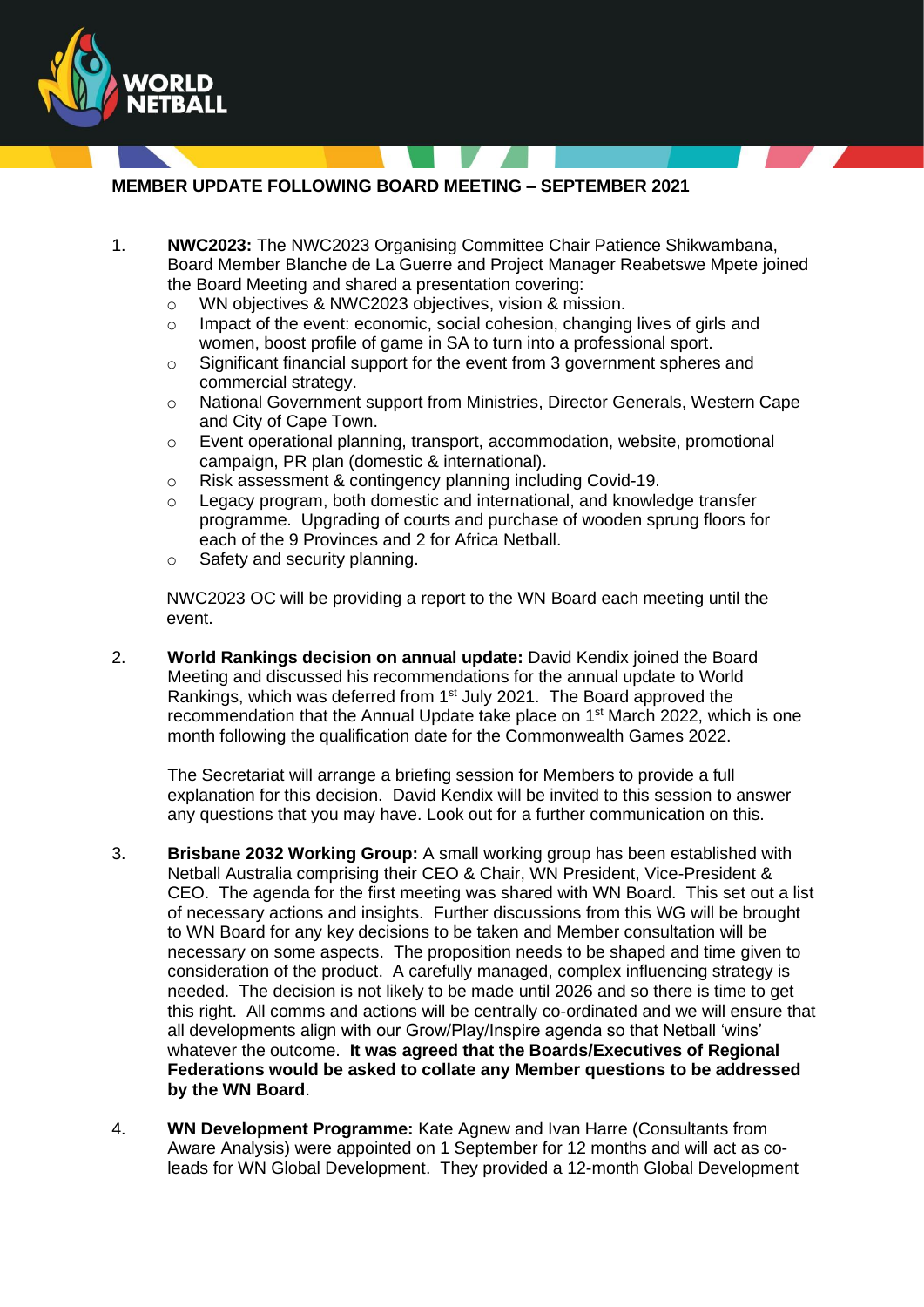

Plan outlining how they will deliver elements of the plan over the year. Marva Bernard: Director for Americas (MB) has agreed to sponsor this Programme on behalf of the Board. A plan showing workstreams, roles and timeline of project streams was shared with the Board:

- o Work with Regional Federations and their strategic growth/development plans to ensure alignment with WN Strategic Plan. They would like to create a flexible Global Intelligence Group.
- o Building member profiles/membership data.
- $\circ$  NetEffect Effectiveness and the funds WN invests into regions and Members.
- o Maturity model/global development framework/self-assessment tool/sharing.
- o Support on developing men's & boy's strategy.
- o Regional strategies.
- 5. **Voice of the Athlete Working Group Update**: Chair of this Working Group is in place and athletes are working in pairs to discuss shape of emerging strategy to ensure the perspective of the athlete is considered in the decisions of WN. The group meets next on 28 September and will report to WN Board together with any questions for Board.
- 6. **Board Recruitment**: Recruitment of an Independent member of the Board (as agreed at Congress 2019) replacing the Further Director position vacated by our newly appointed Vice President) is progressing well. Congress will need to convene online at an appropriate time to consider the Board's recommendation.

## 7. **Congress review:**

- $\circ$  Minutes have been completed and will be shared with Members shortly.
- $\circ$  Congress survey: Members were generally satisfied with Congress, delegates liked the Lumi voting platform, and were supportive of additional Congress meetings on a virtual platform.
- o Actions from Congress were captured and noted on the Board action schedule. They will be assigned to the relevant Committees and Working Groups to complete.
- 8. **Risks and mitigations:** Board considered the key risks for WN and the mitigations in place.
- 9. **WN campaign success:** Board reviewed the impact of the launch of World Netball and the new strategic campaign. They congratulated the executive team and especially Grace Watson Digital Communication Manager for the success of the #YourWorldNetball campaign including the virtual mosaic and the brand ambassadors. Additional brand ambassadors will be announced during September.
- 10. **Men's & Boy's position statement:** Work is ongoing to update our Position Statement in line with the new strategic plan and vision for netball to be open to all.
- 11. **Requests from Members to consider limited rules modifications and changes to normal procedures:** The Board considered a request to have 3 additional players on the bench during a forthcoming test series. Board agreed this in principle but COVID restrictions subsequently changed and the request was withdrawn by the Members concerned.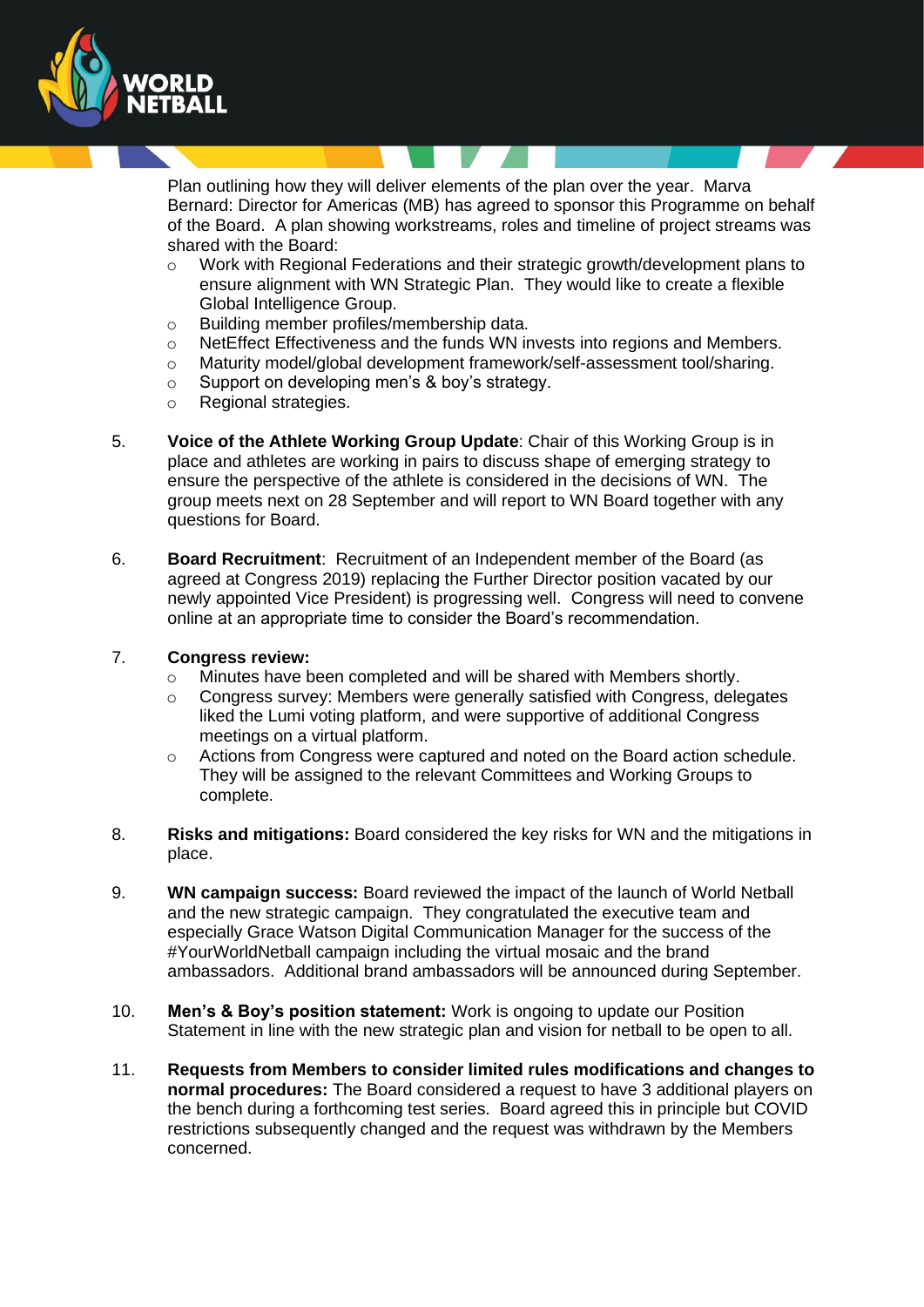

The Board however agreed in principle that it would be **open to receiving requests from Members to consider limited rules modifications and changes to normal procedures for international events where severe Covid restrictions were limiting teams' preparations.**

This supports the principle, agreed by the Board in 2020, that **decisions would be made to enable the return to play**. The principle had been applied in the development and approval of the Covid-19 procedures agreed last year for the appointment of umpires during the return to play.

At the September meeting Board agreed it was important to take into consideration the impact of Covid restrictions on the athletes taking part. They agreed to consider modifications to help to address concerns regarding athlete physical preparation and performance readiness, acknowledging mental wellbeing risks due to the stress of changing alert levels and environments.

**Each case would be considered on its own merits on a case-by-case basis, ensuring fairness and integrity of the game are maintained**.

- 12. **Next Board Meeting:** 3 and 5 December 2021. A Board update meeting will take place in October to meet with the OC of the NWC2023 and review the shortlist for the Independent Director.
- 13. **Plans for 2022:** Board will have one face to face meeting in 2022 and 3 via zoom plus additional update meetings on Zoom arranged as required.

Clare Briegal CEO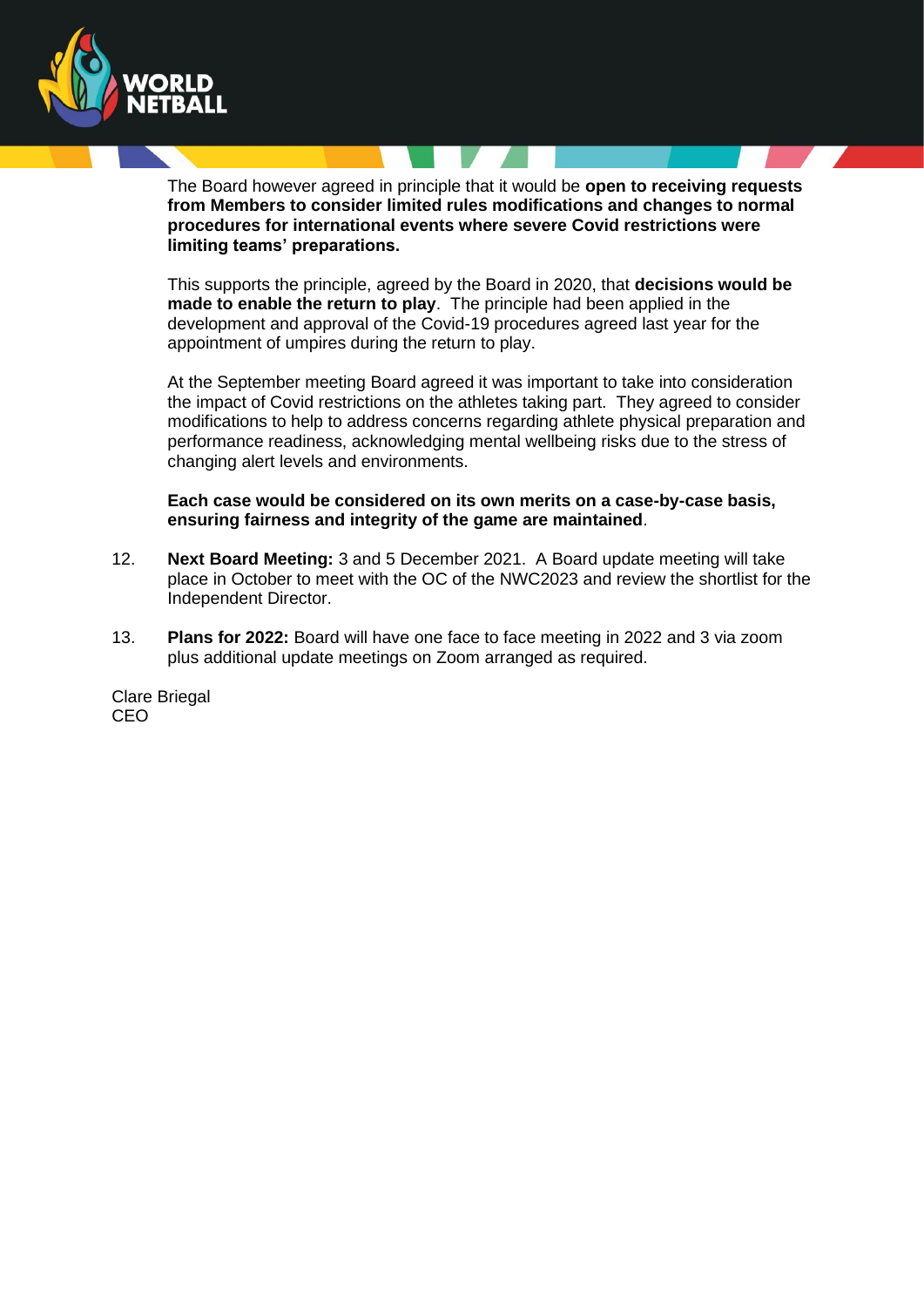

## **DECISIONS OF THE BOARD 2021**

A

Z.

| <b>Date</b>       | <b>Format</b>        | <b>Decision</b>                                                                                                      |
|-------------------|----------------------|----------------------------------------------------------------------------------------------------------------------|
| <b>March 2021</b> | <b>Board Meeting</b> | Board approved the deferral of the Annual World Rankings                                                             |
|                   |                      | update (which usually takes place at end of June 2021)                                                               |
|                   |                      | until a date (still to be agreed) after the qualification date for                                                   |
|                   |                      | the CG B2022, when 1 year of data is removed from the                                                                |
|                   |                      | <b>INF World Rankings.</b>                                                                                           |
| March 2021        | <b>Board Meeting</b> | The Board agreed to review the timing of the annual World<br>Rankings update at the Board Meeting in October 2021.   |
| March 2021        | <b>Board Meeting</b> | Board approved recommended measures to reduce the risk<br>of manipulation of competition, in COVID environment.      |
| <b>March 2021</b> | <b>Board Meeting</b> | Board approved the cancellation of the NWYC 2021, due to<br>the risk factors.                                        |
| March 2021        | <b>Board Meeting</b> | Board approved INF Ltd Financial Statements for period<br>ending 31 December 2020.                                   |
| March 2021        | <b>Board Meeting</b> | Board approved INF Secretariat UK Ltd Financial                                                                      |
|                   |                      | Statements for period ending 31 December 2020.                                                                       |
| March 2021        | <b>Board Meeting</b> | Board approved the Letter of Representation for INF Ltd.                                                             |
| <b>March 2021</b> | <b>Board Meeting</b> | Board approved the Letter of Representation for INF                                                                  |
|                   |                      | Secretariat UK Ltd.                                                                                                  |
| March 2021        | <b>Board Meeting</b> | The Board approved Beever and Struthers as the INF's                                                                 |
|                   |                      | Statutory Auditors for 2021.                                                                                         |
| March 2021        | <b>Board Meeting</b> | Board approved revised benefits for Service award holders                                                            |
|                   |                      | / notable groups for recommendation to OC hosting future<br>INF events.                                              |
| March 2021        | <b>Board Meeting</b> | Board approved budget for the World Netball brand launch<br>PR campaign.                                             |
| March 2021        | <b>Board Meeting</b> | Board approved recruitment of part time Head of<br>Development role.                                                 |
| March 2021        | <b>Board Meeting</b> | Board agreed to extend the window for Regional                                                                       |
|                   |                      | Federations to hold their NWC2023 qualifiers by one-week<br>to 22 October 2022.                                      |
| March 2021        | <b>Board Meeting</b> |                                                                                                                      |
| <b>March 2021</b> | <b>Board Meeting</b> | Board approved Voice of the Athlete Group establishment.<br>Board approved Directors for Asia and Europe to join the |
|                   |                      | Voice of the Athlete Working Group.                                                                                  |
| March 2021        | <b>Board Meeting</b> | Board approved the revised position statement on Olympic                                                             |
|                   |                      | Games.                                                                                                               |
| March 2021        | <b>Board Meeting</b> | Board approved the Role Description and Personal                                                                     |
|                   |                      | Specification for INF Vice-President.                                                                                |
| March 2021        | <b>Board Meeting</b> | Board agreed to start the recruitment of the Independent                                                             |
|                   |                      | Director role once the deadline has passed for nominations                                                           |
|                   |                      | for the Vice-President Role.                                                                                         |
| <b>March 2021</b> | <b>Board Meeting</b> | Board ratified Director of America (Marva Bernard) to                                                                |
|                   |                      | continue as a Member of the Audit and Risk Committee                                                                 |
|                   |                      | until her tenure as a Board Director comes to an end.                                                                |

**Contract Contract Contract**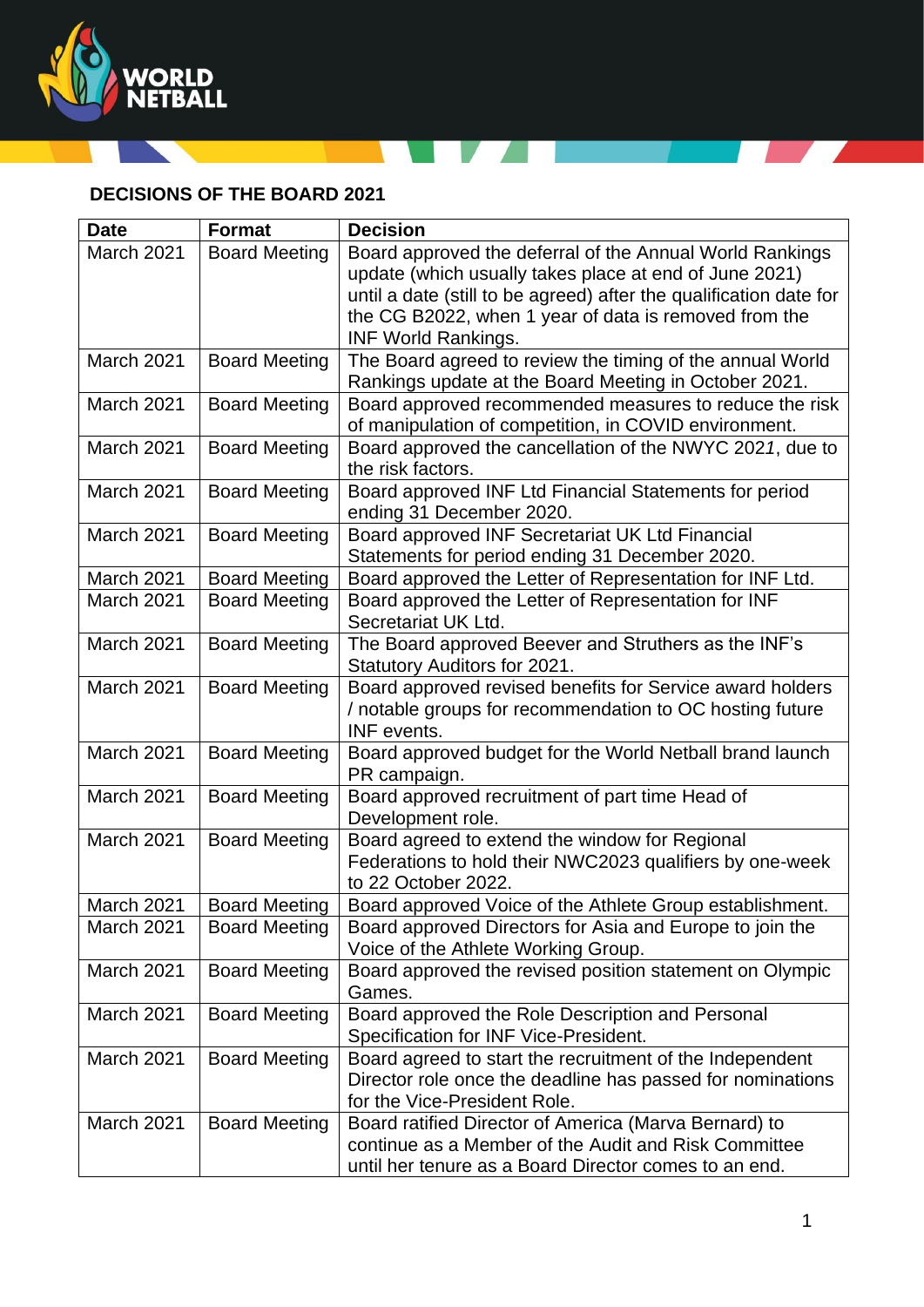| March 2021        | <b>Board Meeting</b> | Board approved the contents and timelines detailed in its<br>Workplan.                                           |
|-------------------|----------------------|------------------------------------------------------------------------------------------------------------------|
| <b>March 2021</b> | <b>Board Meeting</b> | Board approved Gibraltar Netball Association as hosts of<br>the NWYC2025, subject to finalisation of the Hosting |
|                   |                      | Agreement (to be announced at a future date).                                                                    |
| April 2021        | <b>Board Update</b>  | Board agreed to issue netEffect payments for 2021 to the                                                         |
|                   | Meeting              | Regional Federations and for Regions to manage this                                                              |
|                   |                      | activity, as in previous years                                                                                   |
| April 2021        | <b>Board Update</b>  | Board agreed the structure and draw format for CG B2022,                                                         |
|                   | Meeting              | subject to Member Country consultation/agreement.                                                                |
| April 2021        | <b>Board Update</b>  | Board ratified the Service Awards which will be presented                                                        |
|                   | Meeting              | at Congress 2021.                                                                                                |
| May 2021          | <b>Board Meeting</b> | Board agreed that service award holders be invited attend                                                        |
|                   |                      | future Congresses as observers, and for service award                                                            |
|                   |                      | holders to be invited to 2021 online event.                                                                      |
| May 2021          | <b>Board Meeting</b> | Board approved the Company Limited by Guarantee model                                                            |
|                   |                      | as the statutory instrument for the Foundation.                                                                  |
| May 2021          | <b>Board Meeting</b> | Board approved investment and recruitment of the part time                                                       |
|                   |                      | Foundation Manager role.                                                                                         |
| May 2021          | <b>Board Meeting</b> | INF Board approved delegation of responsibilities                                                                |
|                   |                      | pertaining to Eligibility Regulations for International                                                          |
|                   |                      | athletes.                                                                                                        |
| May 2021          | <b>Board Meeting</b> | Board approved the revised Audit and Risk Committee                                                              |
|                   |                      | Terms of Reference.                                                                                              |
| May 2021          | <b>Board Meeting</b> | Board approved the updated Debtor Policy.                                                                        |
| September         | <b>Board Meeting</b> | Board agreed that NWC2023 Board could attend and be                                                              |
| 2021              |                      | introduced during next WN Board Update Meeting.                                                                  |
| September         | <b>Board Meeting</b> | Board requested that countries who are at risk of losing                                                         |
| 2021              |                      | rankings in the Annual Update are made aware of this risk                                                        |
|                   |                      | by the Secretariat.                                                                                              |
| September         | <b>Board Meeting</b> | Board approved the recommendation that the next Annual                                                           |
| 2021              |                      | Update take place on 1 <sup>st</sup> March 2022.                                                                 |
| September         | <b>Board Meeting</b> | Board agreed that Regional Boards/Executives be asked to                                                         |
| 2021              |                      | collate any Member questions they may have regarding                                                             |
|                   |                      | Olympic Games Brisbane 2032.                                                                                     |
| September<br>2021 | <b>Board Meeting</b> | Board approved the structure as proposed of the WN<br>Foundation.                                                |
| September         | <b>Board Meeting</b> | Board agreed to put on hold the Inspire Women's                                                                  |
| 2021              |                      | Leadership Programme until the Foundation is established                                                         |
|                   |                      | and funding identified to cover the programme.                                                                   |
| September         | <b>Board Meeting</b> | Board agreed to review Men & Boy's Position Statement                                                            |
| 2021              |                      | including input from Regional Federations.                                                                       |
| September         | <b>Board Meeting</b> | Board agreed for pilot use of director skills audit pack to                                                      |
| 2021              |                      | help inform its final shape, to inform Board development                                                         |
|                   |                      | needs and the competencies we will seek in future Board                                                          |
|                   |                      | Members.                                                                                                         |
| September         | <b>Board Meeting</b> | Board approved updated Board Governance Policy.                                                                  |
| 2021              |                      |                                                                                                                  |